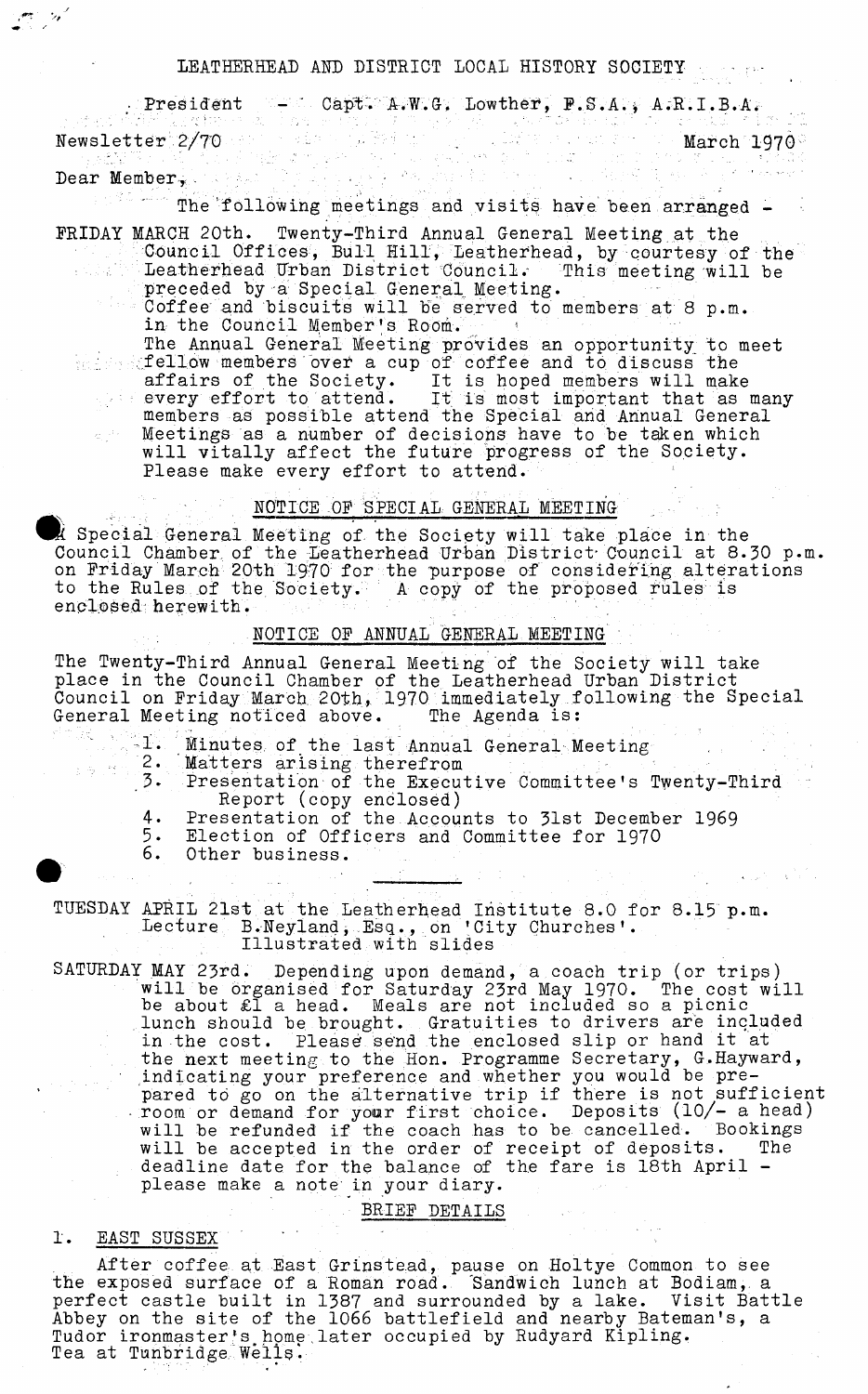# 2. WINCHESTER

Pass Jane Austen's house at Chawton after coffee at Alton, Picnic lunch at Winchester. Besides the present cathedral the sites of two earlier cathedrals will be visited; also the excavated mediaeval street and the two castles (the Great Hall contains King Arthur's Round Table). The bishops' palaces of Wolvesey and Waltham will be seen. Tea at Wickham ; ("the most perfect village in Hampshire") and home via the Meon Valley.

 $\mathcal{L}^{\mathcal{L}}(\mathcal{O}_{\mathcal{L}}) \cong \mathcal{O}_{\mathcal{L}}^{\mathcal{L}}(\mathcal{O}_{\mathcal{L}}) \cong \mathcal{O}_{\mathcal{L}}^{\mathcal{L}}(\mathcal{O}_{\mathcal{L}})$ 

SATURDAY'JUNE 13th. Natural History Ramble under the leadership of G.A. Clifton, Esq., of the Dorking Natural History Society. Starting at 3 p.m. from the car park behind the Wotton ,  $Hatch$   $H{\o{b}tel}$  on the Dorking-Guildford road. Tea available at Grimm's Kitchen, Abinger Hammer. There is a bus

- the service back to the car park if required. - Wotton Hatch may be reached by bus service 425 from Dorking<br>North Station.
	- $\blacksquare$  North Station.  $\blacksquare$  references  $\blacksquare$ Names to Programme Secretary by Saturday 30th May stating
	- 1) if willing to offer lifts to starting point.  $\blacksquare$  $\approx$  2) if a lift is required (fee of 2/6 to be donated to the  $\cdot$   $\in$   $\,$   $\,$  funds of the Society)
		- 3) if tea is required.

SATURDAY JULY 25th. Afternoon Car Ramble visiting places of interest in Surrey. Start 2 p.m. from grass verge near the. top of Young Street, Fetcham. Bring tea. Finish *%* **→ ○ \ about. 6 p.m. Instructions will be given on the day** 

 $\sim$  regarding route to follow - a map of Surrey will be useful but. hot essential. Total distance about 75.miles. Names to Programme Secretary by Saturday 11th July stating: 1) if willing to offer lifts

2) if a lift required (fee of 2/6 to be donated to the funds of the Society).

Please note the above dates in your diary

A Womens Institute Countryside Pair will be held on Saturday May 30th at 2.30 p.m. at the King George the Pifth Hall, Effingham. There will be some Historical Exhibits and the National Trust have agreed<br>to co-operate. Members of the Society are invited to attend. Members of the Society are invited to attend.

|                 | Notes and Queries                                                                                                                                                                                                                                                                                                                                                                                                        |
|-----------------|--------------------------------------------------------------------------------------------------------------------------------------------------------------------------------------------------------------------------------------------------------------------------------------------------------------------------------------------------------------------------------------------------------------------------|
| $2/70/1$ .      | It is hoped to publish the finds from Bell Lane, Fetcham<br>(see Proceedings Vol.1 Part 6) in the near future.<br>a. Will anyone who took part in the excavations, or has<br>any record of them, please write to the undersigned.<br>b.<br>Anyone who would like to assist in the study of the<br>finds (12th to 20th Century) would be welcomed. No<br>experience is necessary as advice and training will<br>be given. |
| 2/70/2.         | The member who enquired of Mr. P. Grevatt (the speaker on<br>Surbiton at the November meeting) as to the technique of<br>making slides is asked to get in touch with Mr.R. Lockyer<br>of 10a Berrylands Road, Surbiton. Tel.01.399.4835 for details.                                                                                                                                                                     |
| 2/70/3.         | Excavations are being continued in the centre of Ewell.<br>Helpers would be warmly welcomed by the director,<br>Mr. Martin Morris of 28 Seymour Avenue, Ewell.                                                                                                                                                                                                                                                           |
| 2/70/4.         | Plans are being made for the survey of two farmhouse sites.<br>One is at Cxshott (apply to Mr. R.Webber, 8 Kelvin Grove,<br>Hook. Tel.398.4885) and another at Headley (apply to<br>Mr. D.F. Renn, 7 Burrows Close, Bookham. Tel. Bookham 4880).                                                                                                                                                                         |
| 2/70/5.         | Does anyone know of the whereabouts of any aerial photo-<br>graphs of the district, other than the official R.A.F. cover?                                                                                                                                                                                                                                                                                                |
| 69 Cobham Road, | J.G.W. Lewarne,                                                                                                                                                                                                                                                                                                                                                                                                          |

Petcham.

 $\frac{2\pi}{10}$  .  $\frac{2\pi}{10}$ 

J.G.W. Lewarne, Hon, Secretary.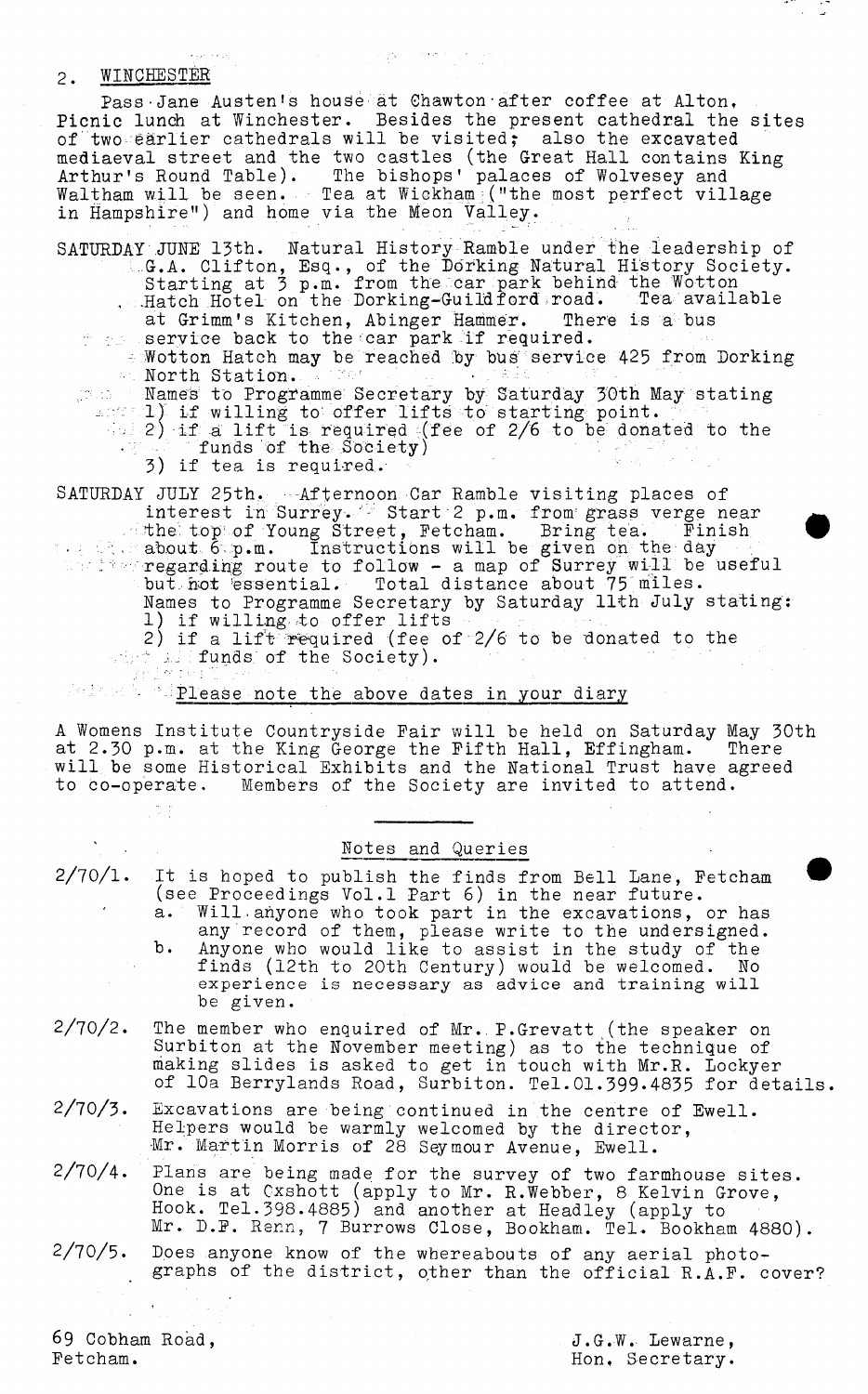### LEATHERHEAD AND DISTRICT LOCAL HISTORY SOCIETY

President - Capt. A.W.G. Lowther, F.S.A., A.R.I.B.A.

نسأ ساقسي

 $\mathbb{R}_{\mathbb{R}}$ 

REPORT OF THE EXECUTIVE COMMITTEE

for the Year Ending 31.12.69.

# Ladies and Gentlemen,

Your Committee has pleasure in presenting its Twenty-Third Report.

## 1. Membership.

As at 31st December 1969 the membership of the Society was 259. This figure shews a net increase for 1969 of 13.

It is with regret that the deaths are recorded of  $W.G.$  Clarke, Mrs. D. Easton and H'.V.H. Everard.

As foreshadowed in the previous report the Committee has given consideration to proposals to improve the working of the Society. Firstly, owing to the larger attendances at indoor meetings, the venue has been changed from the Reeve Room at the Parish Hall to the Letherhead Institute. Secondly, the Rules of the Society have been reviewed and new Rules have been prepared for the consideration of Members. The objects of the changes are a desire to include a wider representation of members in the  $\lceil$ .running of the Society, and a constitution of a wider scope than the previous rather rigid one. he has been and he

立字类:  $2.$ Lectures and Visits.

> The following were arranged -January 31st Lectures - 1. Leatherhead Notes by J .G.W.'Lewarne. 2. Castles of South-east England by by D.F. Renn. February 26th Lecture - Windmills by W. Millar.<br>March 28th Annual General Meeting and Discus Annual General Meeting and Discussion.  $\texttt{April 24th} \rightarrow \texttt{I}$ ecture - Bookham Common by Dr. S.C.; Sowerbutts. May 22nd  $\,$  Lecture - Your $\scriptstyle\rm \sim$ County Newspaper by G.C. $\scriptstyle\rm \sim$ Titmus. June 28th Visit to Little Bookham and Effingham Churches. Leaders - D.F. Renn and Miss M. O'Connor. July 19th Car Ramble in Buckinghamshire. Leader + G.Hayward. August 16th Leatherhead Walk. Leaders - D. Bruce, D.F. Renn and J.G.W. Lewarne. September 20th Visit to Porchester Castle and Fishbourne Roman Palace. Leader - D.F. Renn.

October 9th Lecture - Trees, Hedges and History by Dr. R.Richens. November 7th Lecture - Surbiton by P.H. Grevatt. December 5th Leatherhead Historical Miscellany.

J. Parry, Mrs. M. Fuller and D. Bruce.

Angel bereit van Done

 $\label{eq:3.1} \left\langle \left\langle \psi_{\alpha} \right\rangle_{\alpha} \left\langle \psi_{\alpha} \right\rangle_{\alpha} \left\langle \psi_{\alpha} \right\rangle_{\alpha} \right\rangle_{\alpha} = \left\langle \psi_{\alpha} \right\rangle_{\alpha}$ 

o e nic

1987)

The meetings were well attended with an average attendance of 55. Sixty-six members attended the visit to Porchester Castle and the Roman Palace at Fishbourne. The Committee thanks the Lecturers and Visits Leaders for their services.. The Honorary Visits Secretary will be pleased to receive suggestions for lectures and visits.

## 3. Proceedings.

Volume 3 Number 2 was issued in  $1969$ , and was well received. Volume 3 Number 3 is in course of distribution to members who have paid their.subscriptions for 1970. The Index; for Volume 2 is nearing completion. The collection of the sub-indices of each part is now achieved. Anyone who is prepared to help with the typing of the material in preparation for the printers is asked to get in touch with the unders igned.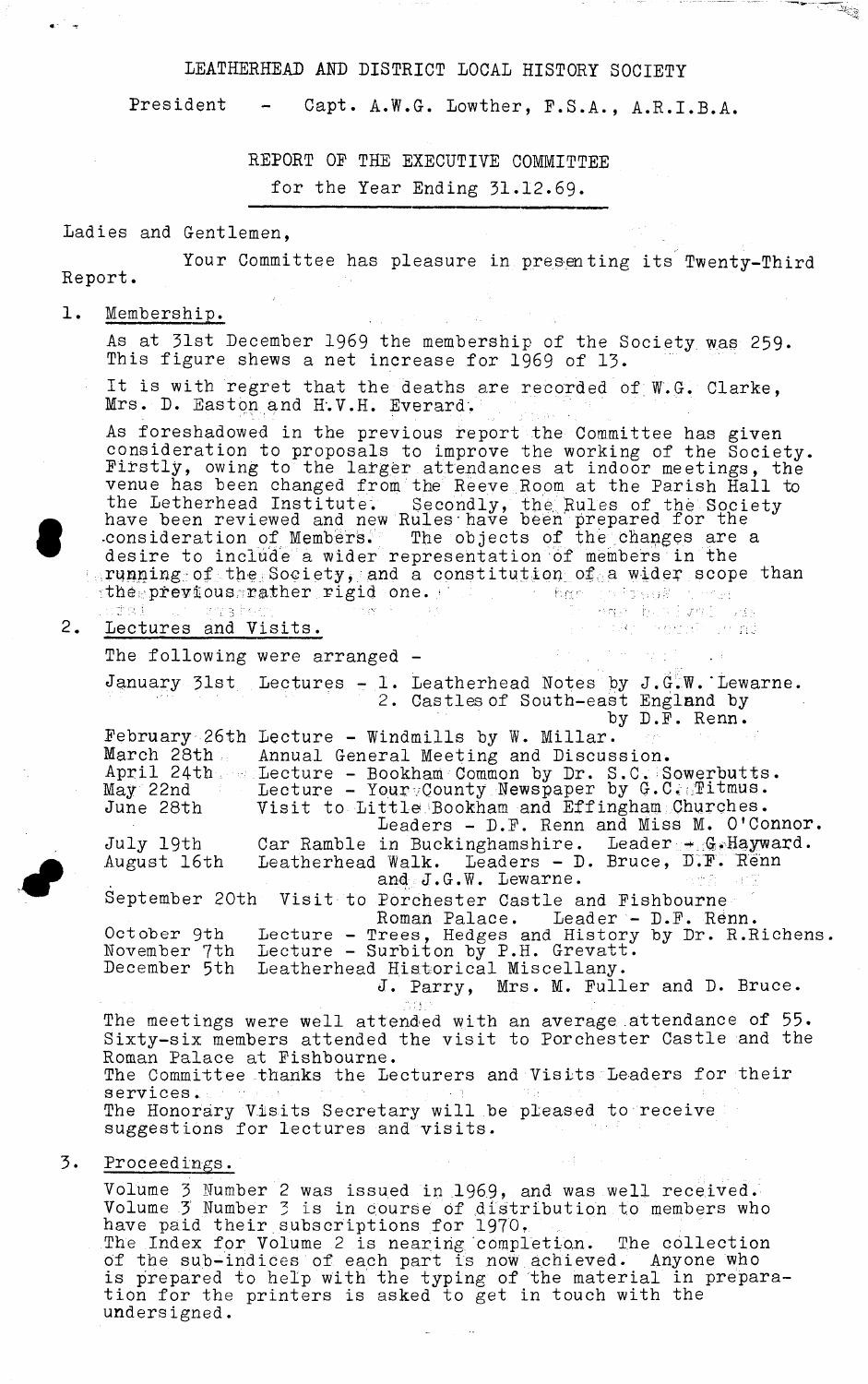3. Proceedings - cont'd. The Honorary Editor will be pleased to consider contributions for inclusion in the Proceedings and he will also welcome any comments members may wish to make. Several parts of the Proceedings are out of print; these are Volume 1 Numbers 1,2,3,6 and 10; Volume 2 Numbers 2 and 8. The Committee would welcome any offers (whether as gifts or sale) of these parts. The price of back issues will be increased to - Volume 1 parts  $5/-$  each<br>2  $10/-$  each . In the sequence of  $\frac{1}{3}$  $10/-$  each as from April 1970. 4. Committee As a result of the removal from the district of Mr. W.P. Thuell the Committee appointed Mr. P.A. Stokes, Manager of Lloyds Bank Ltd'., Leatherhead to the office of Honorary Treasurer. The other Officers and Committee Members are - Chairman Capt. A.W.G. Lowther, F.S.A., A.R.I.B.A.<br>Hon. Editor F.B. Benger <sup>1</sup> Hon. Editor Hon.Programme Secretary G. Hayward Hon.Records Secretary D. Bruce Hon. Secretary . J.G.W. Lewarne<br>Committee Members . W. Millar, J. W. Millar, J. Parry. The' Officers and Members of the Committee retire at the Annual General Meeting and are eligible for re-election. Nominations are invited and should reach the Honorary Secretary not later than March 18th and should state - 1. Name of Nominee<br>2. Names of Propos Names of Proposer and Seconder 3. That the Nominee has expressed his or her willingness to serve if elected. The Honorary Secretary has completed ten years in this office and he feels he should now pass on his work to another. It is hoped.that a member or members will come forward to take over this interesting task. Every assistance will be afforded by the outgoing Secretary and the Committee. 5.' Accounts The. Statement of Receipts and-Payments for 1969 is enclosed.

The Committee gratefully acknowledge the financial support given to its work by the Surrey County Council and the Leatherhead Urban District Council.

6. Subscriptions (10/- per calender year)

These fell due on January 1st and early payment to the Honorary Treasurer, P.A. Stokes (Lloyds Bank, Leatherhead) will be appreciated.

- 7. Talks have been provided to local organizations by various members of the Committee during the period under review and the Honorary Records Secretary has constructed collapsible display panels which have been used to advertise the work of the Society.
- 8. Considerable use has been made of the Records of local history held by the Society. It should be emphasized that the Hon. Records Secretary, D. Bruce (Bookham 5722), will be pleased to afford members access to these records. We are greatly indebted to our member A.J.C. Read for the acquisition of a large body of auctioneers material relating to the five parishes dating back to the early years of the nineteenth century.

- 2 -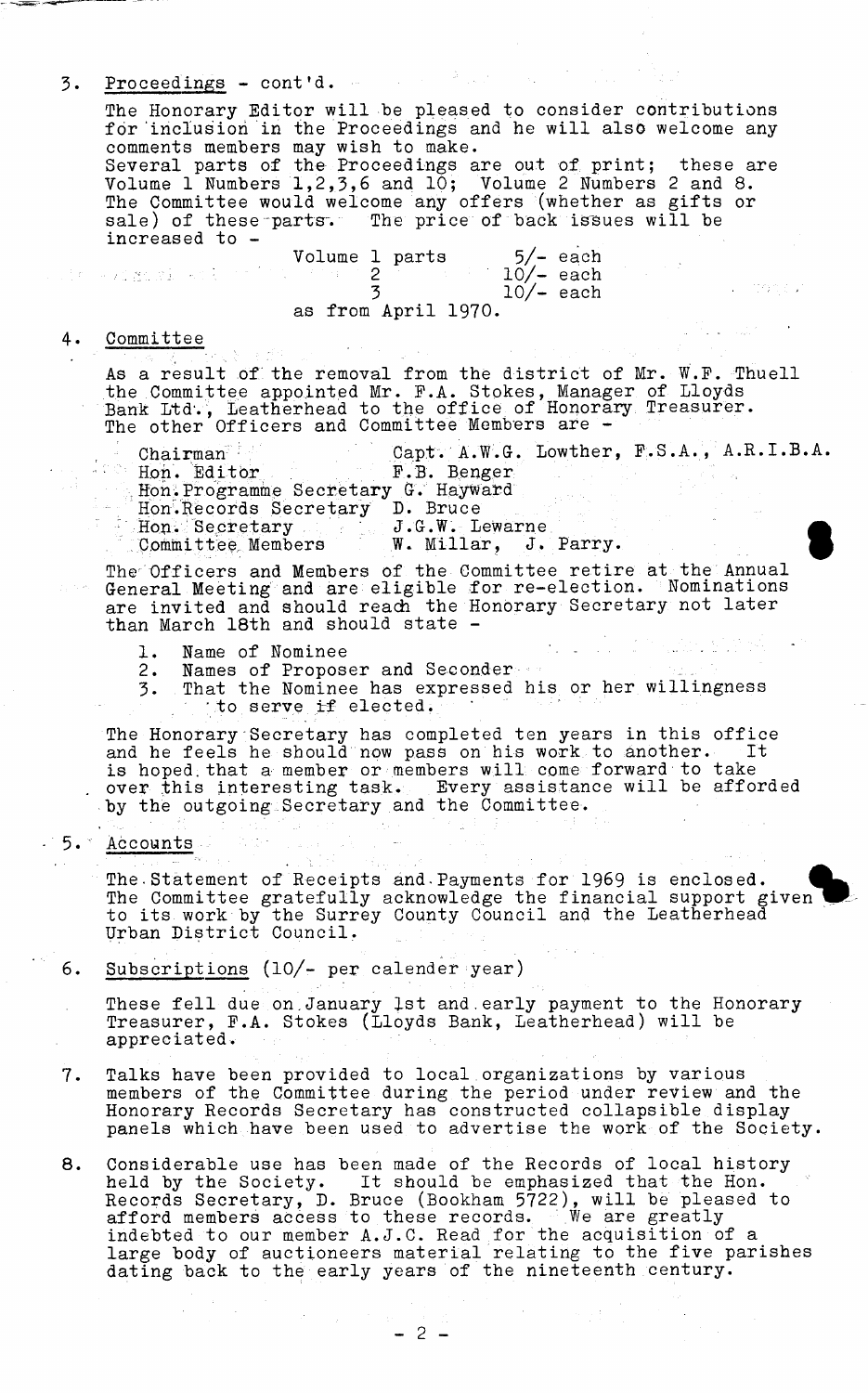- 9. Liaison has been maintained with the Emergency Excavation Scheme organized for mutual co-operation in Surrey, and publicity is given to all forms of local research in the Newsletter, particularly through the innovation of a 'Notes and'Queries' section.
- 10. The Hon. Records Secretary would be grateful for items of local historical interest from <u>any</u> source (news cuttings should be marked with the paper's name and date: book references should give title., author, publisher and place and date of publication: objects should be accompanied by a label giving details of the source and name and address of the donor.) He also would like to be informed of the whereabouts (owner's name and address) of items of local interest.

stal<br>177

Đ.

| $\label{eq:2.1} \mathcal{L}(\mathcal{L}^{\mathcal{A}}(\mathcal{A}^{\mathcal{A}}_{\mathcal{A}})) = \mathcal{L}(\mathcal{L}^{\mathcal{A}}(\mathcal{A}^{\mathcal{A}}_{\mathcal{A}})) = \mathcal{L}(\mathcal{L}^{\mathcal{A}}(\mathcal{A}^{\mathcal{A}}_{\mathcal{A}})) = \mathcal{L}(\mathcal{L}^{\mathcal{A}}_{\mathcal{A}})$ | and the property of the company |                                                       |
|-----------------------------------------------------------------------------------------------------------------------------------------------------------------------------------------------------------------------------------------------------------------------------------------------------------------------------|---------------------------------|-------------------------------------------------------|
| 69 Cobham Road,<br>Fetcham,<br>Leatherhead,                                                                                                                                                                                                                                                                                 | is in Die Best<br>しゅっぽんほお       | J.G.W. Lewarne,<br>Hon. Secretary.<br>March 1st 1970. |
| Surrey.                                                                                                                                                                                                                                                                                                                     |                                 |                                                       |

 $3 -$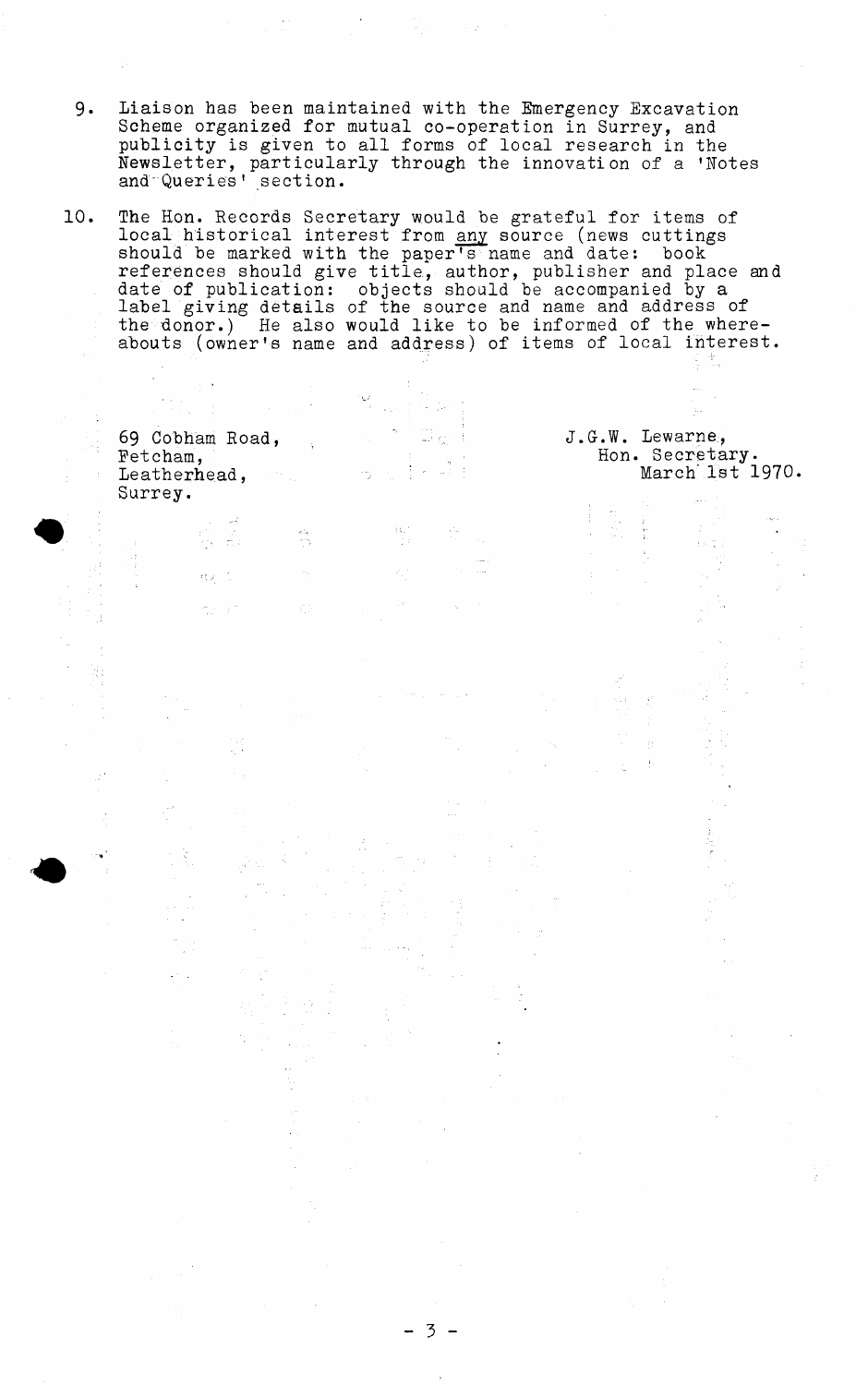LEATHER MAD & DISTRICT LOCAL HISTORY SUCIETY

Receipts and Payments Account for the year ended 31st December 1969

 $\mathcal{A}_{\mathcal{A}}$  .

 $\mathcal{L}$ 

|           | 1968                    |                                                                                             |                                            |           | 1969        |                 | 1968           |            |                                                                                                                                                    |                        |                       | 1969                  |         |
|-----------|-------------------------|---------------------------------------------------------------------------------------------|--------------------------------------------|-----------|-------------|-----------------|----------------|------------|----------------------------------------------------------------------------------------------------------------------------------------------------|------------------------|-----------------------|-----------------------|---------|
| 193<br>97 | 3<br>$\overline{2}$     | Bank balances as at 31.12.1968<br>11 Midland Bank Ltd.<br>1 Surrey Trustee Sav. Bank 100 10 | 159 15 2                                   | $260 - 5$ |             | 9               |                | 15 11 9    | 206 10 0 Printing of Proceedings<br>General Printing                                                                                               |                        |                       | 177 6<br>Nil          | $\circ$ |
| 124       | $\circ$                 | O Subscriptions<br>$Grants:-$                                                               |                                            | 125       | $7^{\circ}$ | -6              | 27 11 0        |            | Postages, Stationery &<br>Sundry Disbursements                                                                                                     |                        |                       | 46 18 11              |         |
| 25<br>15  | <sup>O</sup><br>$\circ$ | O Surrey County Council<br>O Leatherhead U.D.C.                                             | $\circ$<br>25<br>$\circ$<br>150<br>$\circ$ | 40        | $\circ$     | $\circ$         | $\overline{c}$ | $O$ $O$    | Subscriptions & Affiliation Fees:-<br>Surrey Record Society<br>Council for British                                                                 |                        | (sub'n not yet        | paid)                 |         |
| 17        | 5 <sup>1</sup><br>- 3   | Donations:-<br>General<br>Lecture Fees                                                      | 35 10 6<br>3120                            |           |             |                 |                | 100        | Archaeology<br>Field Studies Council<br>Leatherhead & District<br>Countryside Protec-                                                              | $1\,10$<br>$1 \quad 0$ | - 0<br>$\overline{0}$ |                       |         |
|           |                         | 40 15 9 Sale of Proceedings, etc. 27 11 6                                                   |                                            | 39        | $2^{\circ}$ | -6              |                |            | tion Society                                                                                                                                       | 10 <sub>0</sub>        |                       | $\overline{3}$        | $O + C$ |
|           |                         | $(+$ Profit on visit)                                                                       | 8 11                                       | 35        | $\circ$     | $5\overline{)}$ |                | $2\ 17\ 0$ | Visits & Meetings                                                                                                                                  |                        |                       | Nil                   |         |
| 3         | -8                      | 6 Bank Interest                                                                             |                                            |           | 3 11        | - 6             |                |            | Bank Balances as at 31.12.69.                                                                                                                      |                        |                       |                       |         |
|           |                         |                                                                                             |                                            |           |             |                 | 159 15 2       |            | Midland Bank Ltd.<br>Surrey Trustee                                                                                                                | 172<br>0 <sub>8</sub>  |                       |                       |         |
|           |                         |                                                                                             |                                            |           |             |                 | 100 10 7       |            | Savings Bank                                                                                                                                       | $104$ 2 1              |                       | 276<br>$\overline{c}$ | -9      |
| £515 15   | 6                       |                                                                                             |                                            | £503      |             | 8               | £515 15 6      |            |                                                                                                                                                    |                        | £503                  |                       |         |
|           |                         |                                                                                             |                                            |           |             |                 |                |            |                                                                                                                                                    |                        |                       |                       |         |
|           |                         |                                                                                             |                                            |           |             |                 |                |            | I certify that I have examined the above statement which is in accordance<br>with the Books and Records produced to me, and in my opinion correct. |                        |                       |                       |         |
|           |                         |                                                                                             |                                            |           |             | F. A. STOKES    |                |            |                                                                                                                                                    | A. H. KIRKBY           |                       |                       |         |

Hon. Treasurer

Hon. Auditor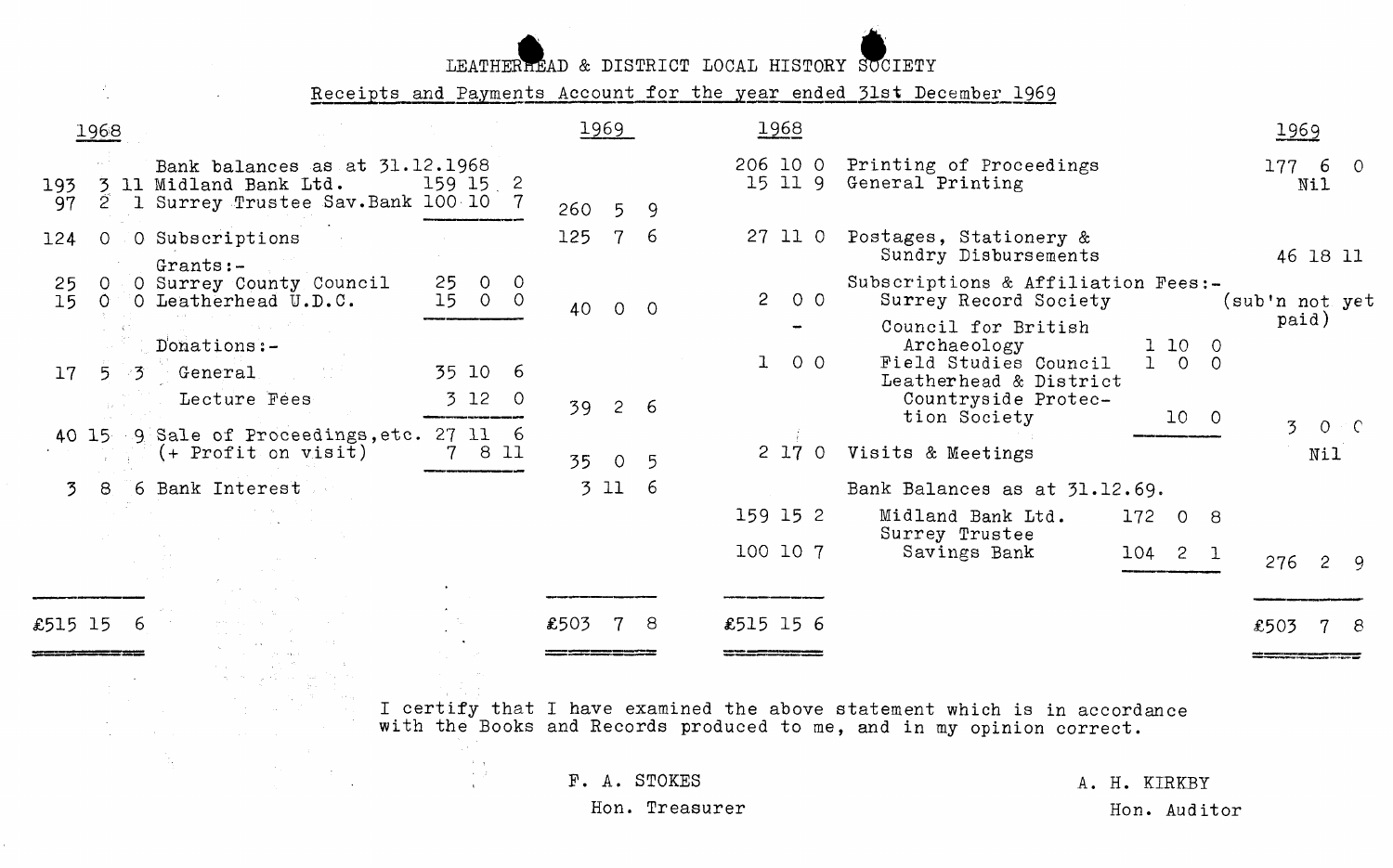LEATHERHEAD & DISTRICT LOCAL HISTORY SOCIETY

NAME

MEMBERS

อยู่ช่วยเห

주전국 국내

**| v J U \_ ?**

RULES 1. The name of the Society (hereinafter referred to as ('the Society') is the Leatherhead & District Local History Society. 2. It's objects are (a) to institute, promote and encourage the study of local history, topography, architecture, archaeology, natural history, dialect, manners and customs, folklore and other similar subjects and (b) to encourage the preservation of historic buildings, antiquities and records of the Urban District of Leatherhead and surrounding districts. To this end (1) to arrange lectures, demonstrations, discussions and debates, exhibitions, visits & tours and wff.pass similar events (2) to issue to members and to publish generally such material as may be deemed desirable or expedient.  $\beta$ • (a) There shall be two classes of members, viz: 工作工作人作品等 Honorary Members and Ordinary Members.  $\cdot$ (b) Honorary members shall be such persons personally  $\alpha$  distinguished in such subjects as appertain to the  $\ldots$  . Society's objects as may accept an invitation by the Executive Committee to become Honorary members of the Society.  $\mathcal{L}(\mathbf{c})$  Ordinary members shall be persons or bodies who are desirous of supporting and participating in the work of the Society, who apply and are accepted for membership.  $\sim$   $\sim$  (d) The subscription for Ordinary members shall be ten shillings' per calendar year or such sum as' shall be determined at a General Meeting upon notice of the ra () - Dekamir intention to vary the subscription. (e) All subscriptions shall become payable on the first #d Skak day of January in each year or within one month from that date on which a Member is accepted by the Executive Committee. Any members who shall fail 大家的 to pay his due subscription within two months of a request by the Honorary Treasurer so to do shall cease to be a member of.the Society.

> (f) The Executive .Committee shall have complete discretion in considering any application for or removal \_. from membership and shall not be required to furnish reasons to the Society or to an applicant - or member for the refusal of any application for or removal from membership.

4. (a) There shall be a general meeting in every year to receive the Accounts & the Report of the Executive Committee and to elect the Officers and,the members , of the Executive Committee. . Such meeting shall be called the Annual Meeting. Special general meetings shall also be convened whenever directed by the Executive Committee or at the request of at least ten members of the Society.

(b) The President (if any) of the Society shall preside  $\blacksquare$  at all General Meetings. In his absence the Chairman of the Society shall preside. If neither the-'President nor the Chairman be present or either or both be unwilling to act the meeting shall elect some other-member of the Society to act as chairman for that meeting. At all General Meetings the chairman of the meeting shall have a second or casting vote in the event of an equality of votes. (c) The quorum necessary for any general meeting shall be ten members (excluding Officers of the Society) personally present. If at any meeting a quorum is not present within half an hour after the appointed time the meeting if convened at the request of members shall be dissolved, but in any other case

GENERAL MEETINGS

Ŗ

IN.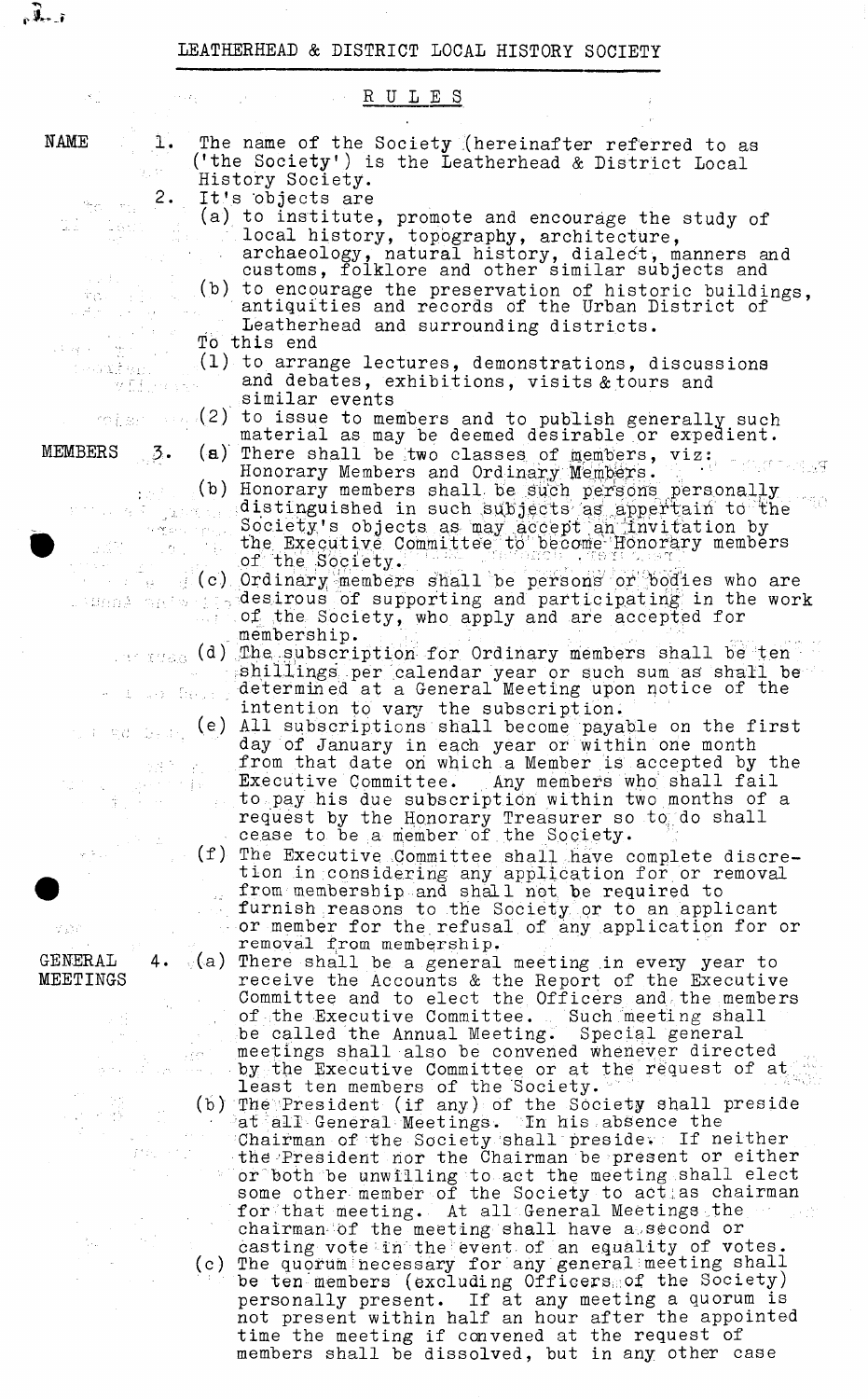المواطن المتحدة المتحدة المتحدة المتحدة المتحدة المتحدة المتحدة المتحدة المتحدة المتحدة المتحدة المتحدة المتحد<br>المتحدة المتحدة المتحدة المتحدة المتحدة المتحدة المتحدة المتحدة المتحدة المتحدة المتحدة المتحدة المتحدة المتحد it shall stand adjourned to the same day and time in the week following and, if practicable, at the same place. If at such adjourned meeting no quorum is present within half an hour from the appointed time the members present shall form a quorum and may transact the business of the meeting. (d) The chairman of the meeting may, with the consent of any meeting at which a quorum is present (and shall if  $\cdot$  so directed by the meeting) adjourn a meeting from time to time and from place to place but no business which might have been transacted at the meeting from which the adjournment took place. Members shall not be entitled to any notice of an adjournment or of the business to be transacted at an adjourned meeting. (e) A member shall have one vote whether on a show of hands or on a poll. A poll may be demanded by the chairman of the meeting or by any three members personally present. Proxies shall not be allowed. (f) Every resolution shall be decided by a simple majority of votes except as provided in Rule 14. PRESIDENT 5. The appointment of a President shall rest with the Executive Committee. **OFFICERS** The Society shall have the following Officers viz: a Chairman, Honorary General Secretary, Honorary Records Secretary, Honorary Programme Secretary, Honorary Treasurer, Honorary Editor and Honorary Auditor. The Executive Committee may also appoint each other Officers as they deem necessary. The Officers named above shall hold office until the close of the next following Annual Meeting but shall be eligible for re-election. The Executive Committee shall consist of:-EXECUTIVE COMMITTEE 7. (a) The President, the Chairman, Honorary Treasurer, 'Honorary Secretaries and Honorary Auditor. -(b) Three members of the Society to be elected or reelected at each Annual Meeting (c) Not more than two persons who may be co-opted by the 计元 Executive Committee. فبالري  $\mathcal{A}$ The Chairman shall preside at all meetings of the Executive Committee. If he be absent or unwilling to act the Committee shall elect one of their number to act as Chairman for that meeting. **8**, The Executive Committee shall have power to fill any 医血管 casual vacancy in its numbers from among the membership  $\mathcal{J}_{\rm{max}}(\mathcal{G})^{-1}$ of the Society. Any person appointed to fill a vacancy  $s$ hall hold office until the close of the Annual Meeting next following but shall be eligible for re-election.  $9.1$ An Officer or other member of the Executive Committee may be removed from his office at any time by a Resolution of the members at a Special General Meeting convened for the .purpose. POWERS *&* 10. The business of the Society shall be managed by the PROCEEDINGS Executive Committee who, subject to these Rules, shall OF THE exercise all the powers of the Society and do on its behalf all such acts and things as may be done by the EXECUTIVE Society in order to carry out and further its objects. C0MMI2TEE MINUTES 11. Proper minutes shall be kept of all general meetings of the Society and of the Executive Committee. The Execu-AND tive Committee shall cause proper books of account to be ACCOUNTS kept recording all receipts and payments. Accounts shall be prepared, audited by the Honorary Auditor and laid before each Annual Meeting. **NOTICES** 12. Subject to Rule 14 at least seven days notice shall be given to all members of each Annual and Special General Notices of lectures, discussion meeting and similar activities shall be given with such time and in such manner as the Executive Committee shall determine.

 $\left\langle \left( \frac{\partial}{\partial t} \right) \right\rangle = \left\langle \left( \frac{\partial}{\partial t} \right) \right\rangle$ 

 $\label{eq:3} \begin{split} \mathcal{D}^{\text{max}}_{\text{max}}&=\mathcal{D}^{\text{max}}_{\text{max}}\left(\mathcal{D}^{\text{max}}_{\text{max}}\right)\left(\mathcal{D}^{\text{max}}_{\text{max}}\right)\left(\mathcal{D}^{\text{max}}_{\text{max}}\right)\left(\mathcal{D}^{\text{max}}_{\text{max}}\right)\\ &\text{max}\left(\mathcal{D}^{\text{max}}_{\text{max}}\left(\mathcal{D}^{\text{max}}_{\text{max}}\right)\right)\left(\mathcal{D}^{\text{max}}_{\text{max}}\right)\left(\mathcal{D}^{\$